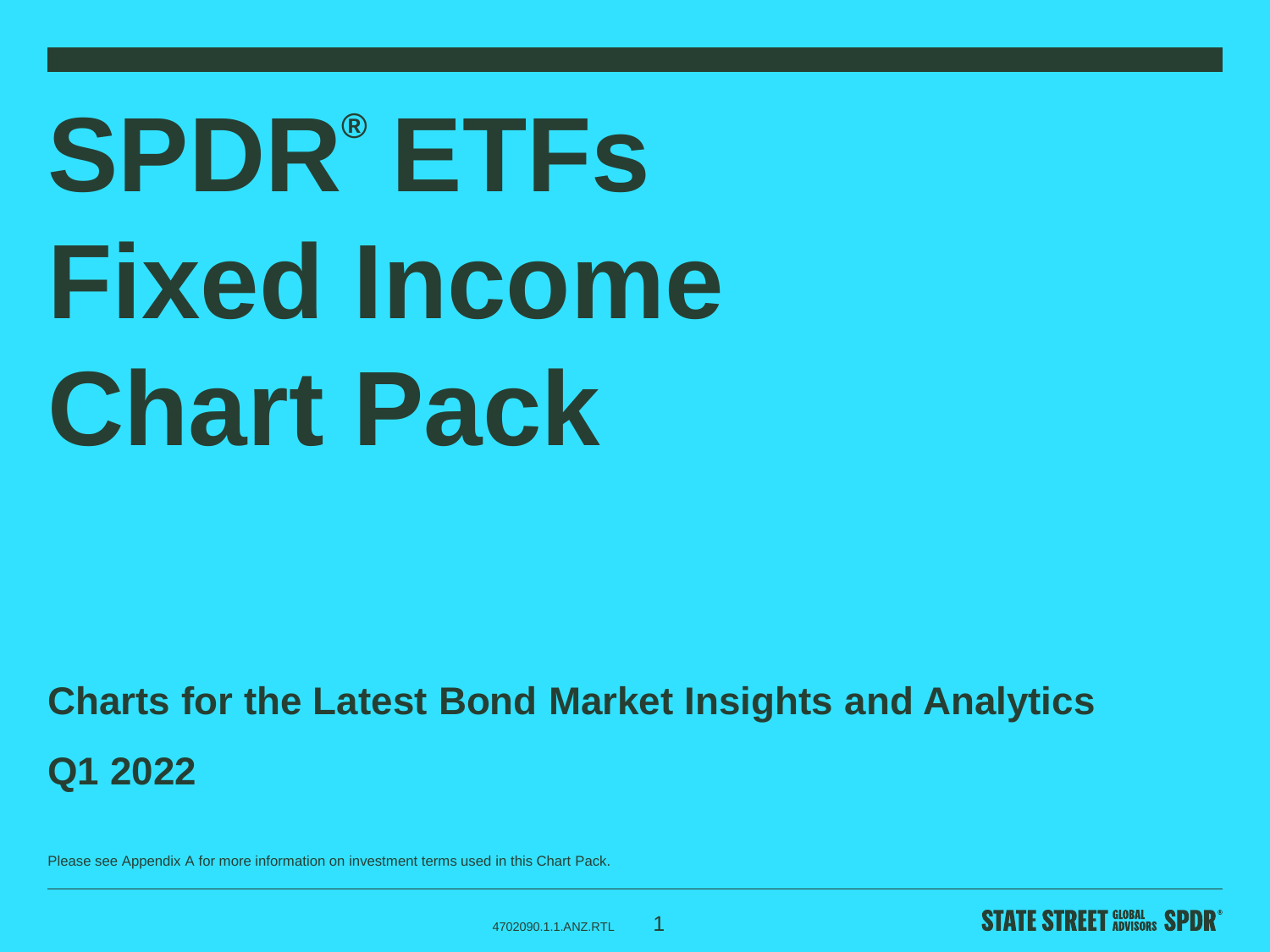#### **Fixed Income Sector Performance**

With yields rising, bonds posted deep losses in Q1 led by long-duration and investment grade credits, while senior loans held up better.



Source: Bloomberg Finance, L.P., as of March 31, 2022. **Past performance is not a reliable indicator of future results. Index** returns are unmanaged and do not reflect the deduction of any fees or expenses. Index returns reflect all items of income, gain and loss and the reinvestment of dividends and other income. Performance returns for periods of less than one year are not annualized. US Agg = Bloomberg US Aggregate Index | US Govies = Bloomberg US Treasury Index | Short-Term Govies = Bloomberg U.S. Treasury: 1-3 Year Index | Long-Term Govies = Bloomberg US Long Treasury Index | US TIPS = Bloomberg Global Inflation-Linked Index | US MBS = Bloomberg US MBS Index | US IG Corp. = Bloomberg US Corporate Index | 1–10 Yr IG Corp. = Bloomberg Intermediate Corporate Index | 10 Yr+ IG Corp. = Bloomberg Long U.S. Corporate Index | Municipals = Bloomberg Municipal Bond Index. | US High Yield = Bloomberg VLI: High Index | Sr. Loans = S&P/LSTA Leveraged Loan Index | Developed Ex-US IG Corp. = Bloomberg Global Agg Corporate ex USD Index | Developed Ex-US Sovereign Bonds = Bloomberg Global Treasury ex-U.S. Index | EM Hard Currency Debt = J.P. Morgan EMBI Global Core Index | EM Local Debt = Bloomberg EM Local Currency Govt Diversified Index.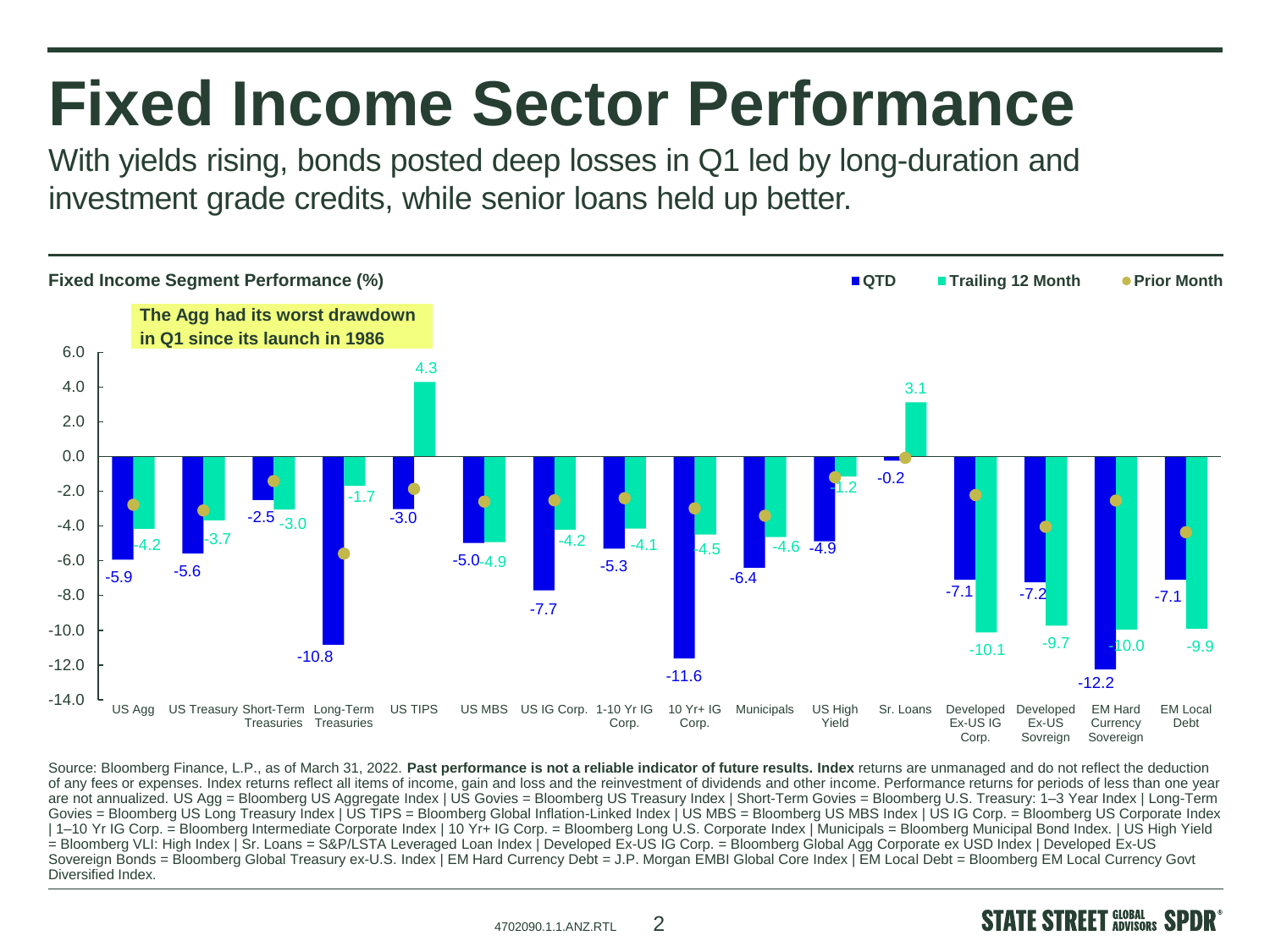### **Yield Curve**

While the belly of the curve continued flattening, the short-end of the curve has steepened as the Federal Reserve becomes more hawkish.



Source: Bloomberg Finance, L.P., as of March 31, 2022. **Past performance is not a reliable indicator of future results.**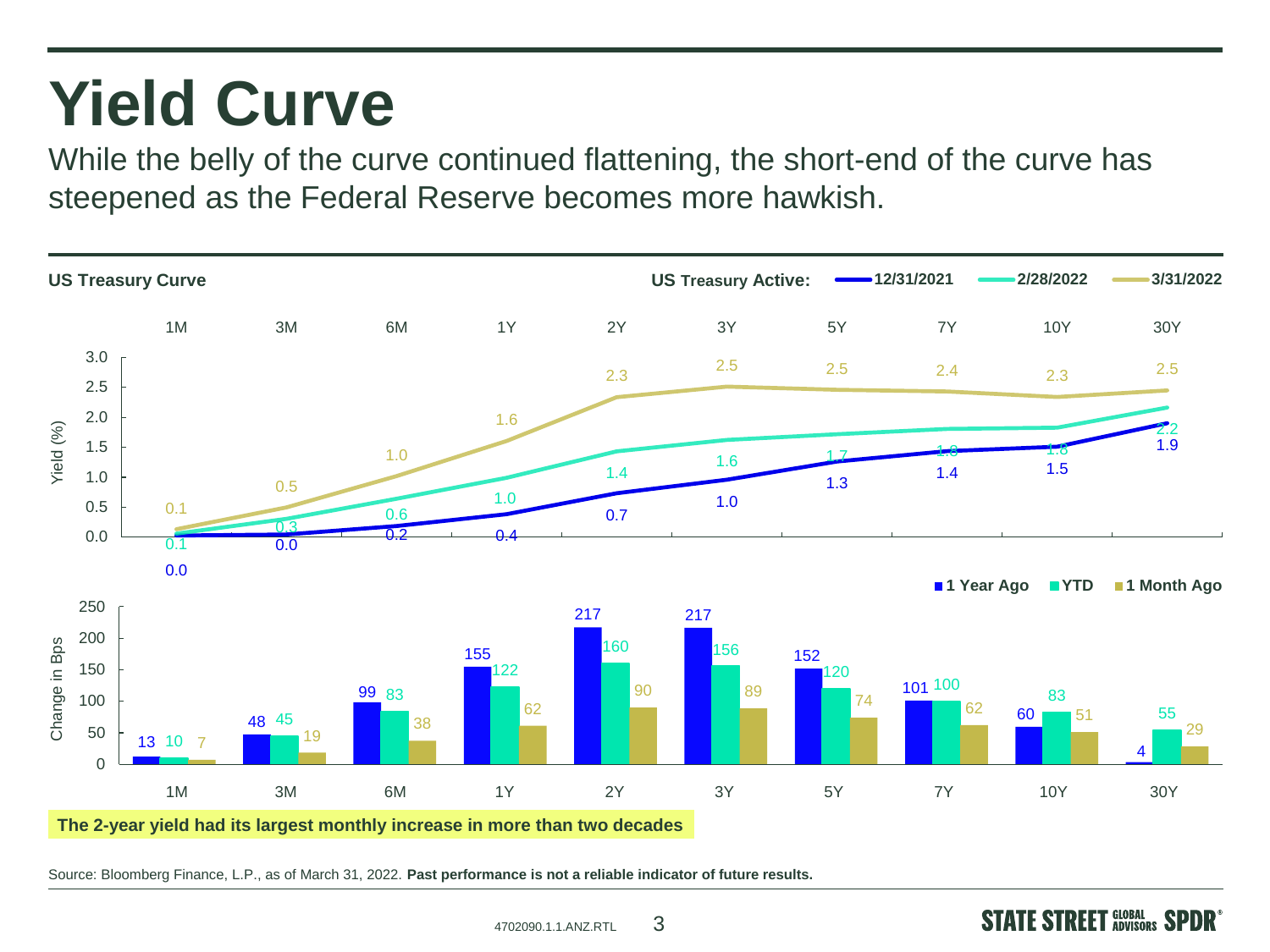# **Yield Curve (continued)**

With two-year yields rising at a faster pace than 10-year yields, the yield curve is close to inversion for the first time since 2019.



Source: Bloomberg Finance, L.P., as of March 31, 2022. Past performance is not a reliable indicator of future results. The term premium is the excess yield that investors require to commit to holding a long-term bond instead of a series of shorter-term bonds.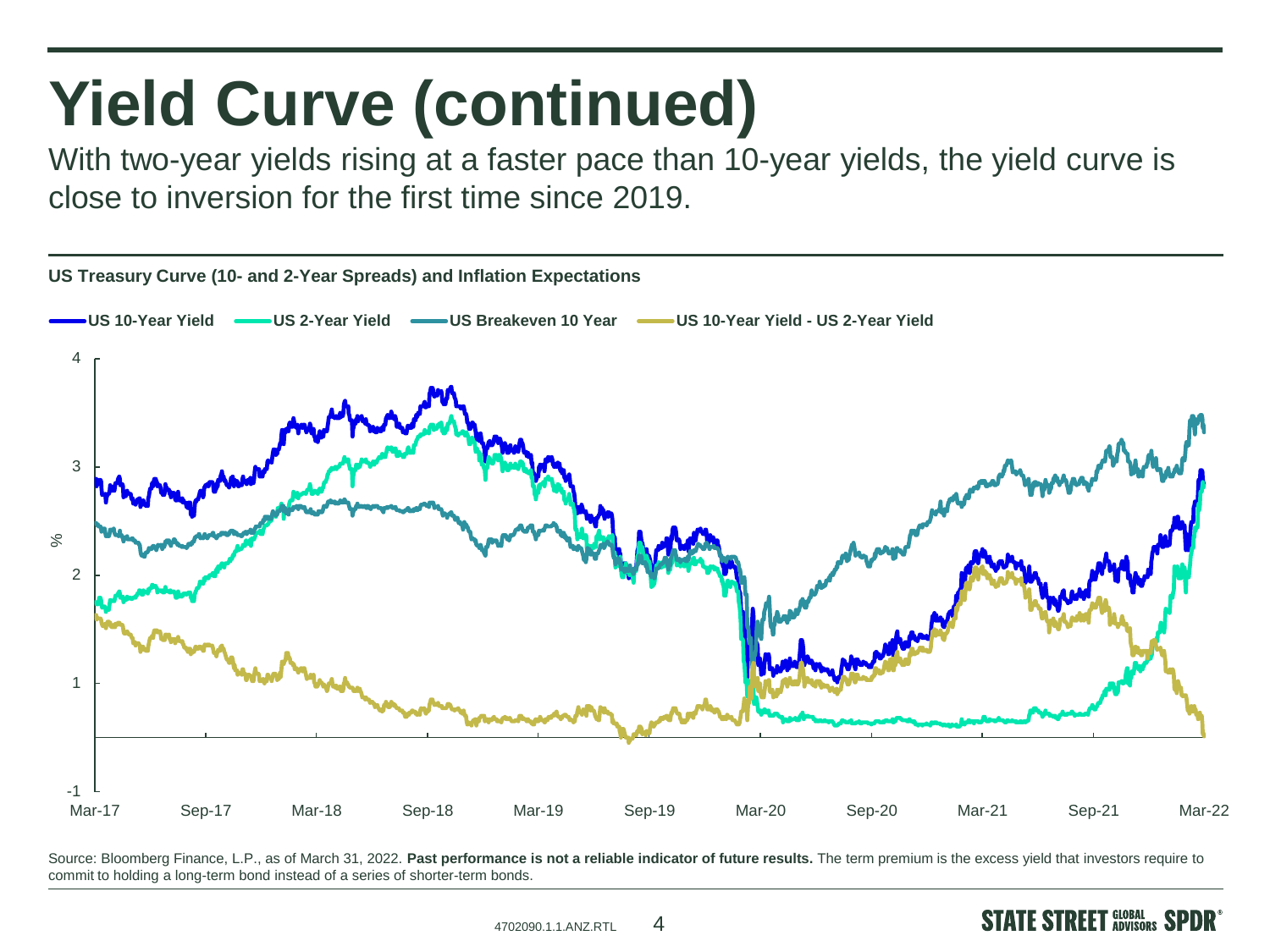### **Yield Curve Flattening**

Historically, when 2-year yields rose at a faster pace than 10-year yields, equities outperformed bonds significantly.

#### **Periods of Curve Flattening When the Fed Hiked Rates**

**Asset Class Cumulative Returns Over the Curve Flattening Periods**   $(% )$ 

| <b>Beginning</b>                                                        | 9/30/1987     | 9/30/1992  | 5/31/1999  | 6/30/2003            | 11/30/2016    |                 |                                    | 1987-1989 | 1992-1994 | 1999-2000 | 2003-2006 | 2016-2019 |
|-------------------------------------------------------------------------|---------------|------------|------------|----------------------|---------------|-----------------|------------------------------------|-----------|-----------|-----------|-----------|-----------|
| End                                                                     | 3/31/1989     | 12/31/1994 |            | 4/28/2000 11/30/2006 | 8/30/2019     |                 | <b>US Large Cap</b>                | $-3.3$    | 17.1      | 12.8      | 50.3      | 40.5      |
| <b>Beginning</b>                                                        |               |            |            |                      |               | ities           | <b>US Small Cap</b>                | $-4.5$    | 34.2      | 16.7      | 71.6      | 17.3      |
| 10-and-2-year                                                           | 1.0           | 2.6        | 0.2        | 2.2                  | 1.3           |                 | Developed ex-US                    | 12.8      | 32.6      | 20.4      | 110.0     | 24.2      |
| <b>Spread</b><br>Ending 10-and-                                         |               |            |            |                      |               | ш               | Emerging<br><b>Markets</b>         | N/A       | 67.5      | 22.9      | 172.0     | 23.4      |
| 2-Year Spread                                                           | $-0.4$        | 0.1        | $-0.5$     | $-0.2$               | 0.0           | $\omega$<br>xed | US High Yield                      | 16.0      | 17.0      | $-2.2$    | 39.0      | 19.0      |
| <b>Change to Fed</b><br><b>Fund Rates</b>                               | 2.5           | 2.5        | 1.3        | 4.3                  | 1.8           |                 | <b>IG Corp</b>                     | 17.6      | 8.0       | 0.3       | 18.5      | 19.0      |
|                                                                         |               |            |            |                      |               |                 | <b>Agg Bonds</b>                   | 15.5      | 6.8       | 2.2       | 16.3      | 13.1      |
|                                                                         |               |            |            |                      |               |                 | <b>US Treasuries</b>               | 14.3      | 6.9       | 3.2       | 14.0      | 12.0      |
| <b>Change to</b><br>10-Year Yields<br><b>Change to</b><br>2-Year Yields | $-0.3$<br>1.1 | 1.5<br>3.9 | 0.6<br>1.3 | 0.9<br>3.3           | $-0.9$<br>0.4 | 這               | <b>MBS</b>                         | 16.3      | 5.9       | 2.4       | 17.2      | 9.2       |
|                                                                         |               |            |            |                      |               |                 | <b>Broad</b><br><b>Commodities</b> | 12.1      | 2.3       | 23.3      | 50.5      | $-10.5$   |
|                                                                         |               |            |            |                      |               |                 | Gold                               | $-16.6$   | 9.8       | 2.4       | 82.3      | 29.7      |
|                                                                         |               |            |            |                      |               |                 | <b>Dollar</b>                      | $-0.4$    | 9.4       | 7.7       | $-14.4$   | $-2.5$    |

**1992–1994, 1999–2000 and 2003–2006 are the periods when the yield curve flattened as a result of faster climb of short-term yields than long-term yields**

Source:, Bloomberg Finance L.P., as of March 31, 2022. Past performance is not a reliable indicator of future results. Index returns are unmanaged and do not reflect the deduction of any fees or expenses. Index returns reflect all items of income, gain and loss and the reinvestment of dividends and other income. Performance returns for periods of less than one year are not annualized. US Large Cap: S&P 500 Index; US Mid Cap: S&P 400 MidCap Index; US Small Cap: Russell 2000 Index; Developed Ex-US: MSCI EAFE Index; Emerging Markets: MSCI Emerging Markets Index; Agg Bonds: Bloomberg US Aggregate Index; IG Corp: Bloomberg US Corporate Index, Treasuries: Bloomberg US Treasury Index; MBS: Bloomberg Mortgage US MBS Index; High Yield: Bloomberg US Corporate High Yield Index; Gold: LBMA Gold Price: Broad Commodities: Bloomberg Commodity Index; US Dollar: DXY Dollar Index.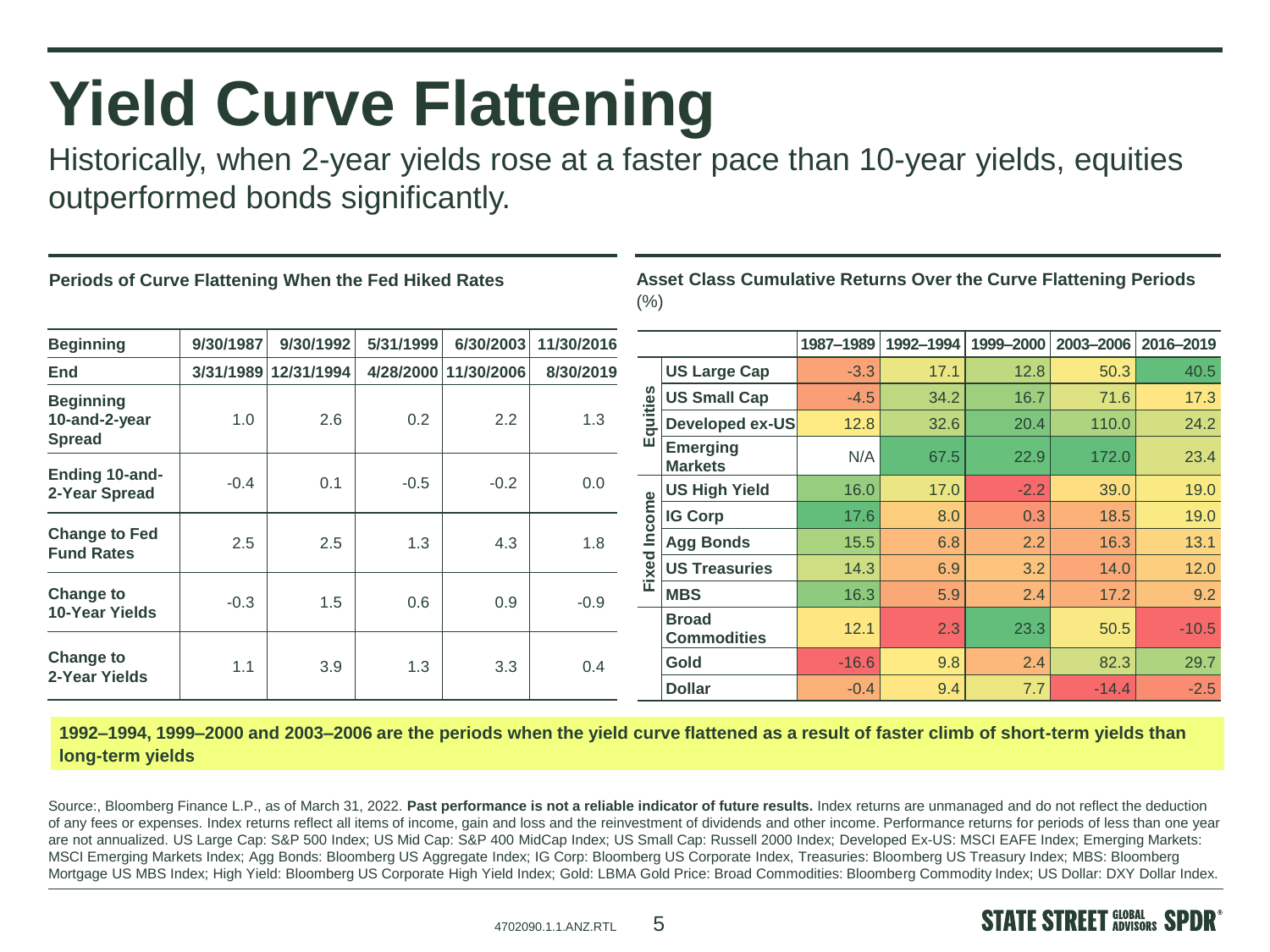#### **Inflation**

Persistent high inflationary pressures have pushed the Fed to move faster toward policy normalization



Source: Bloomberg Finance L.P., as of March 31, 2022.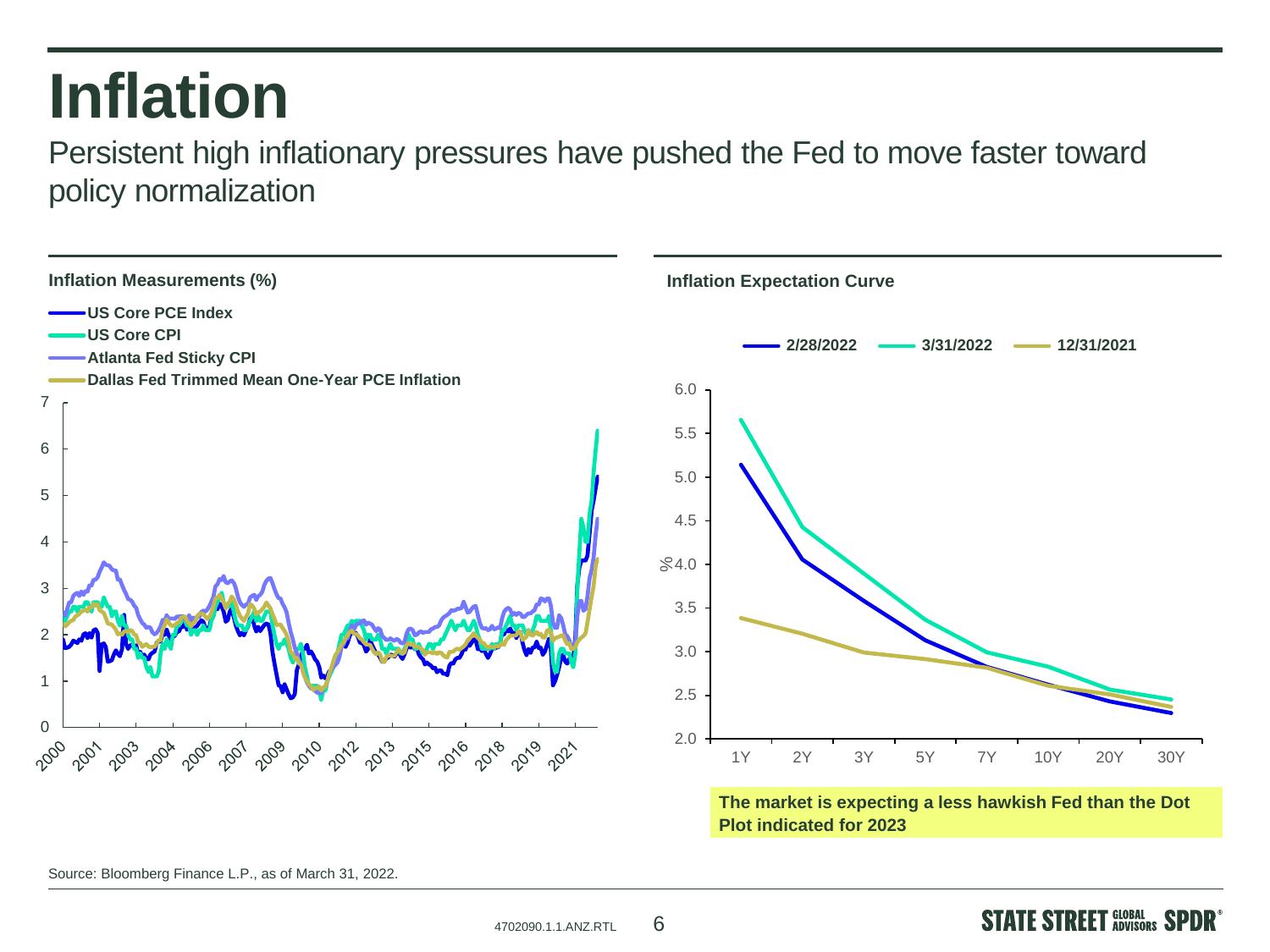#### **Fed Policy Expectations**

Near-term inflation expectations have moved dramatically higher since March, driving expectations of more aggressive monetary tightening for this year.



Source: CME Group, Bloomberg Finance L.P. as of March 31, 2022. **Past performance is not a reliable indicator of future results.**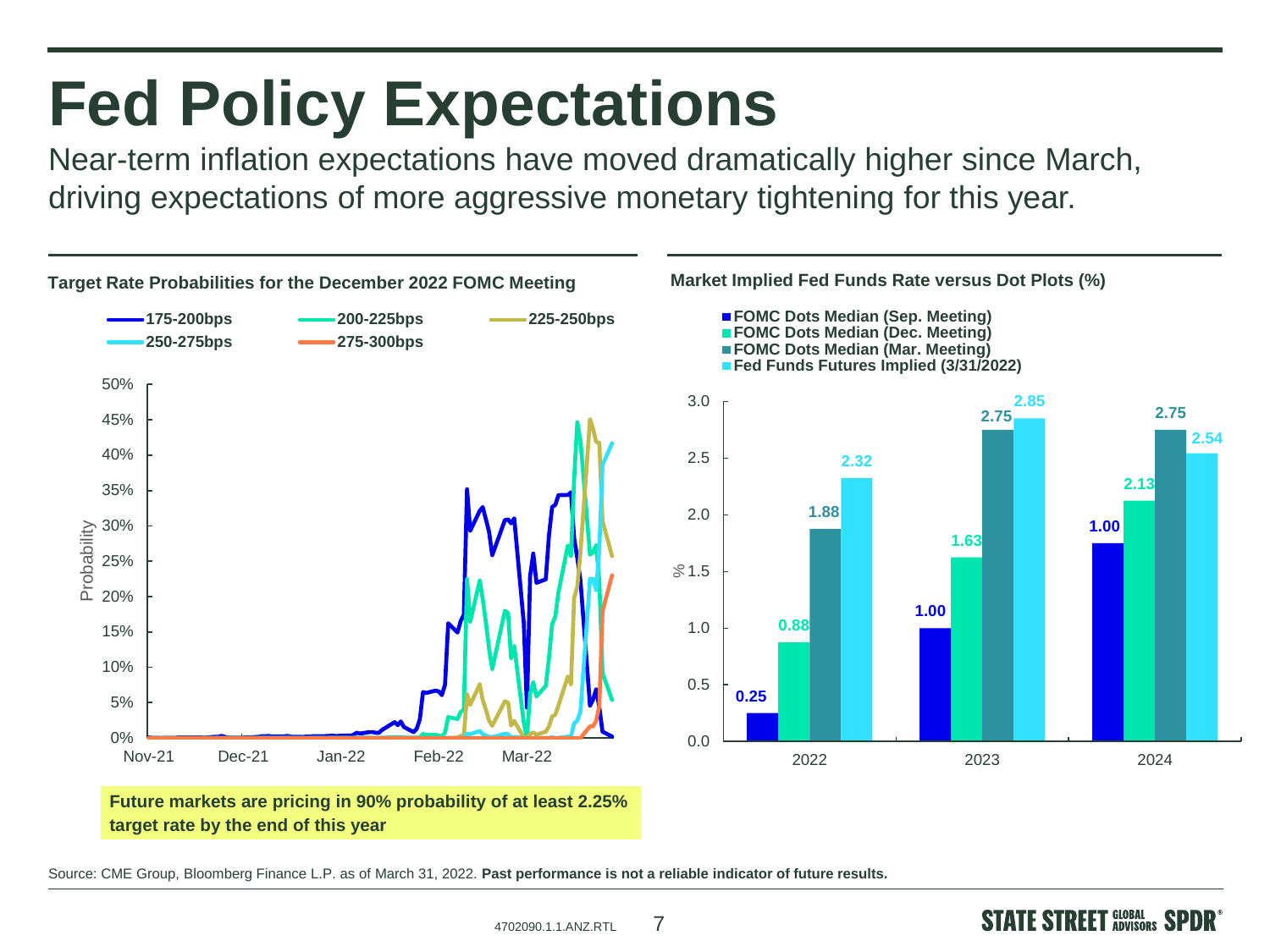### **Active Performance Barometer**

Emerging markets and high yield managers delivered strong Q1 results amid heighted volatility. Meanwhile, core bond managers have seen improvement in performance since Q4.



Source: Morningstar, as of March 31, 2022. The universe is based on Morningstar Category. Green shading is top 2, orange shading is bottom 2. Orange and green shading is meant to be read vertically. **Past performance is not a reliable indicator of future results.**

 $4702090.1.1$  ANZ RTL  $8$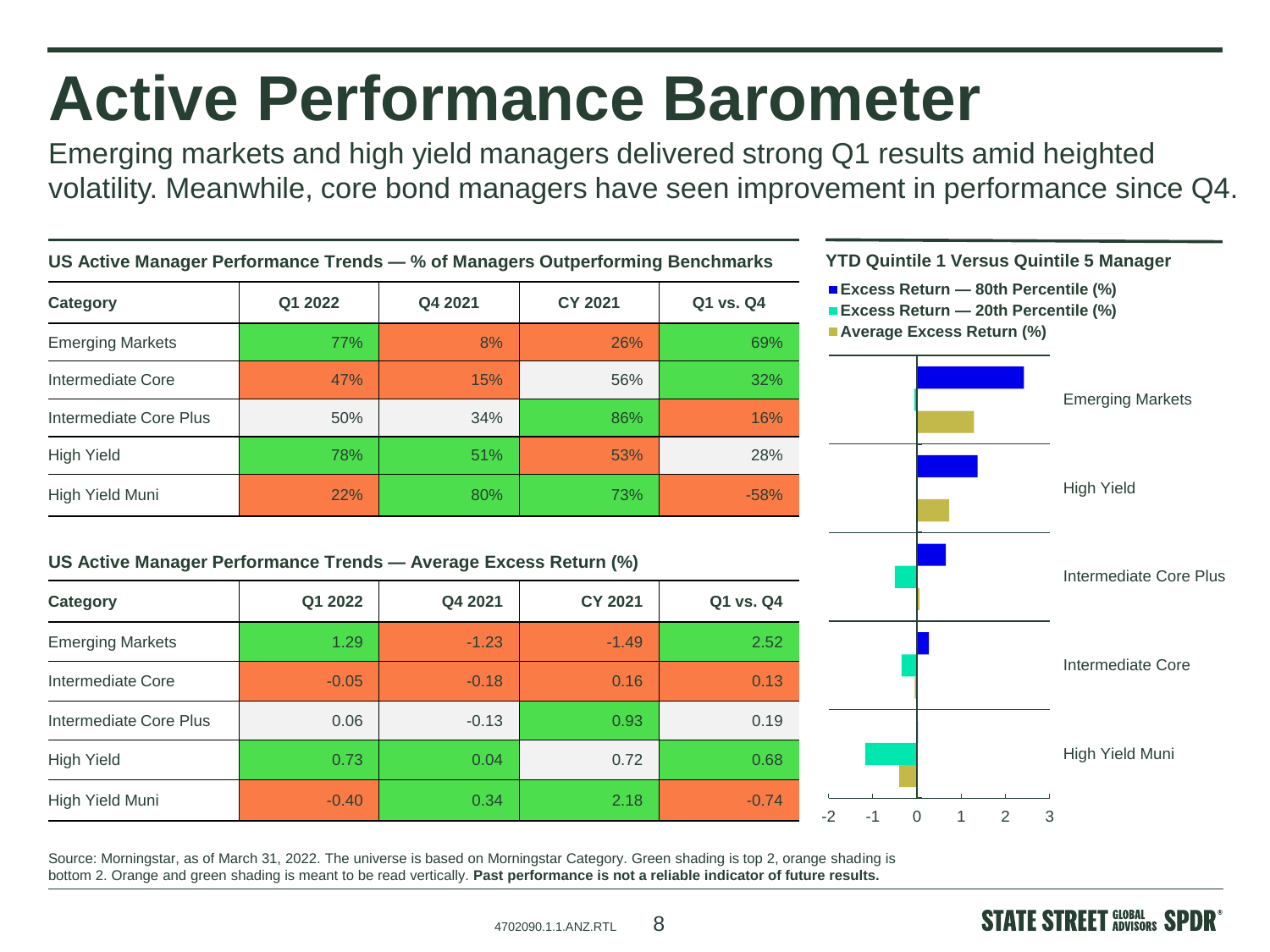#### **Real Yields**

With real yields low, investors should look to target credit markets that have a yield above inflation expectations while trimming duration



Source: Bloomberg Finance, L.P., as of March 31, 2022 based on SPDR Americas Research Calculations. **Past performance is not a reliable indicator of future results.** Treasuries: Bloomberg US Treasury Index, MBS: Bloomberg US MBS Index, Global Agg: Bloomberg Global Aggregate Index, Agg: Bloomberg US Aggregate Bond Index, High Yield Munis: Bloomberg Municipal Yield Index, IG Corp: Bloomberg US Corporate Bond Index, High Yield: ICE BofA US High Yield Index, EM Local Debt: Bloomberg EM Local Currency Government Diversified Index, Preferreds: ICE Exchange-Listed Fixed & Adjustable Rate Preferred Securities: Index returns are unmanaged and do not reflect the deduction of any fees or expenses. Index returns reflect all items of income, gain and loss and the reinvestment of dividends and other income as applicable. As of the date indicated, the 5-Year Inflation expectations was 2.81%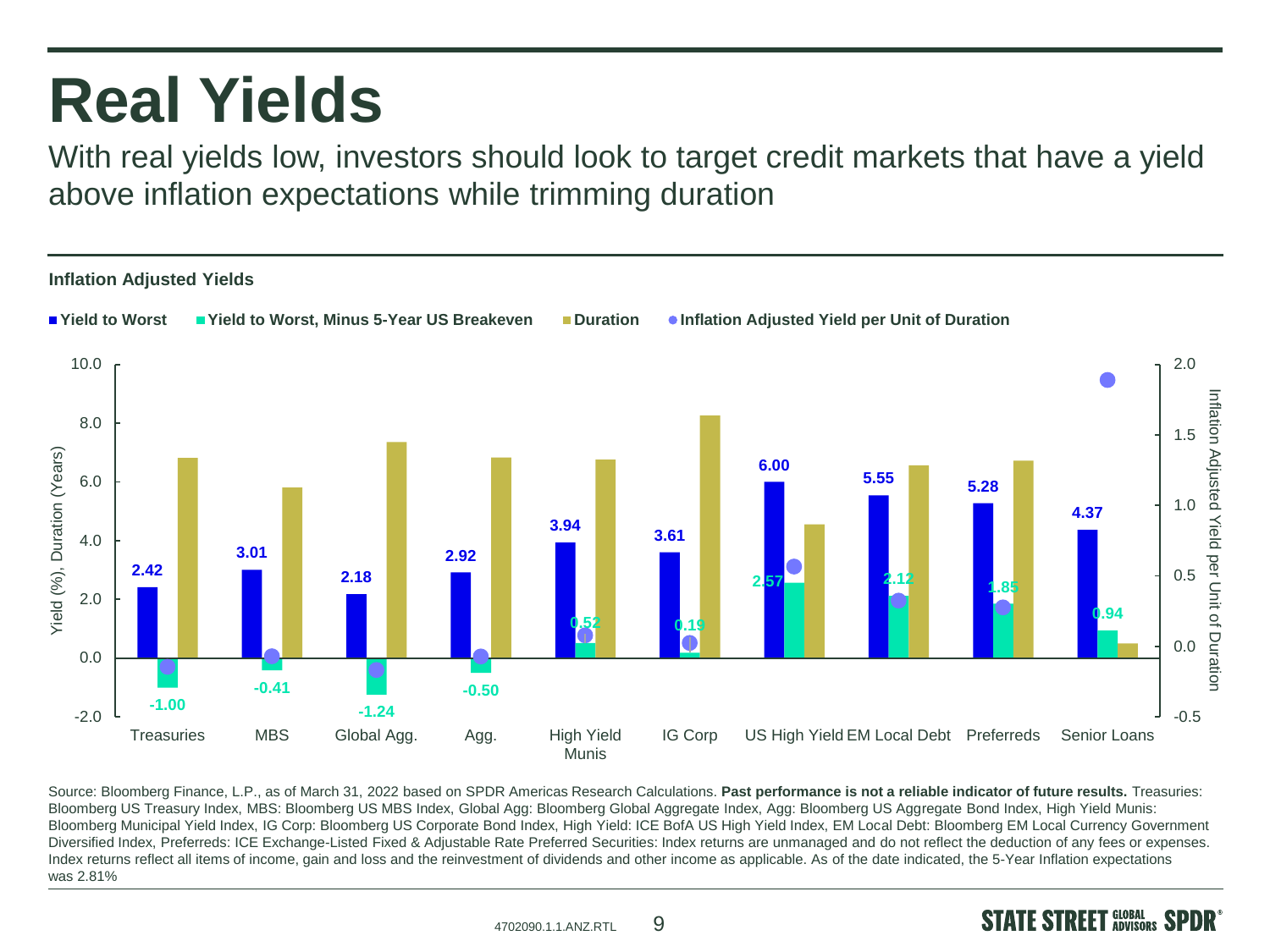#### **Flow Trends**

High yield bond ETFs had their worst quarterly flows ever, while Government took the lion's share of inflows in a flight to safety



**despite higher rates in horizon**

% AUM Growth from Flows

**STREET SLOBAL SPDR** 

**AUM Growth from** 

 $\aleph$ 

Source: State Street Global Advisors, Bloomberg Finance, L.P., as of March 31, 2022. Sectors, asset classes and flows are as of the date indicated, are subject to change, and should not be relied upon as current thereafter. This information should not be considered a recommendation to invest in a particular sector shown. It is not known whether the sectors shown will be profitable in the future. **Past performance is not a reliable indicator of future results.** All figures are in US dollar.

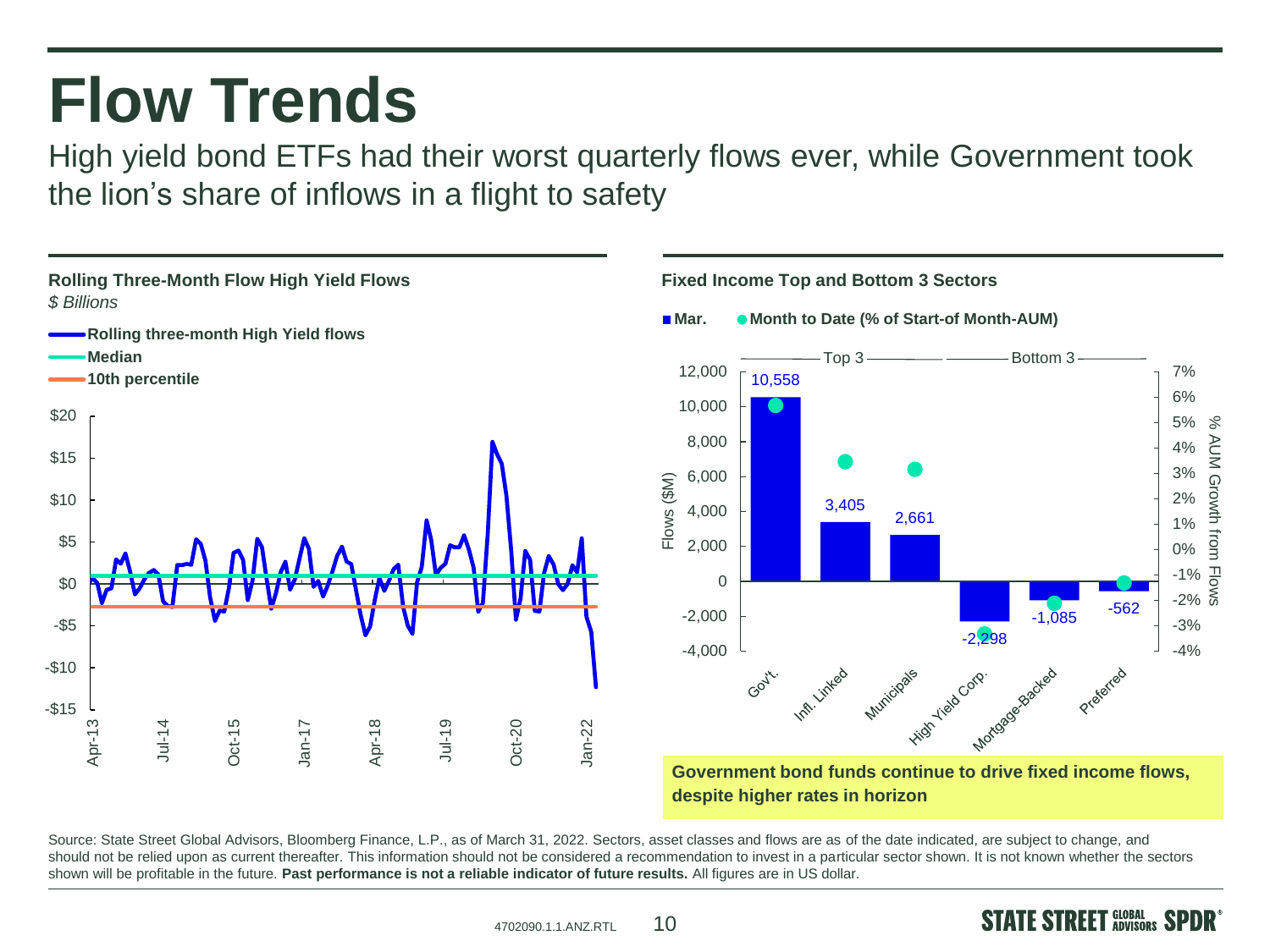# **Flow Trends (continued)**

High income seekers continued allocating to the floating rate bank loan market.



Source: Bloomberg Finance L.P., State Street Global Advisors, as of March 31, 2022. **Past performance is not a reliable indicator of future results.** All figures are in US dollar.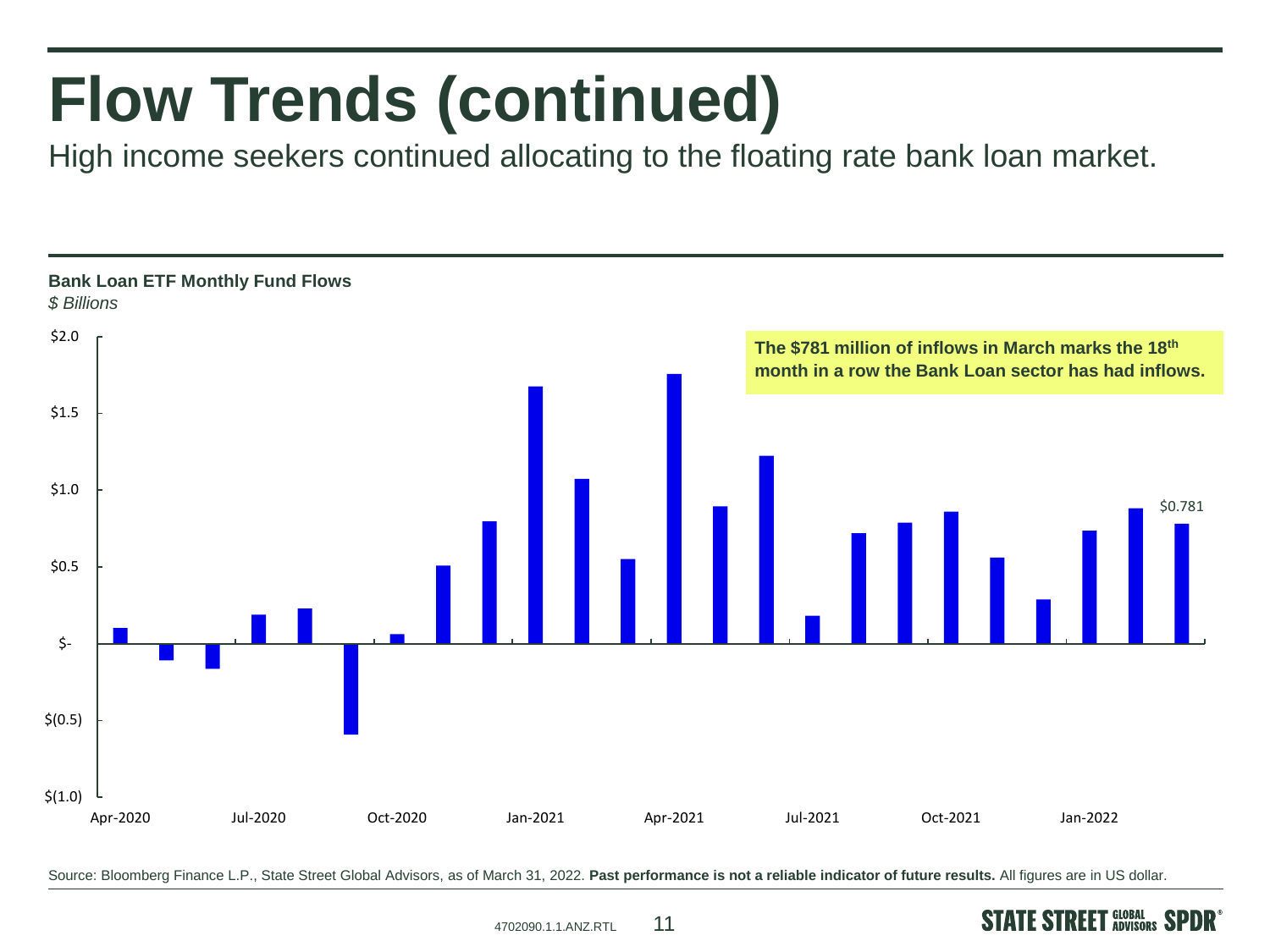#### **Credit Trends**

Credit spreads narrowed on the back of the equity market rally but remain wider than the beginning of the year.



Source: Bloomberg Finance, L.P., BofA Merrill Lynch, as of March 31, 2022. US High Yield CCC & Lower = BofA ML US High Yield CCC & Lower Rated Index. US High Yield B Rated = BofAML US High Yield B Rated Index. BBB Rated = BofA ML US Investment Grade BBB Rated Index. Broad high yield = Bloomberg US Corporate High Yield Index. IG Corporate = Bloomberg US Corporate Index. **Past performance is not a reliable indicator of future results. Index returns are unmanaged and do not reflect the deduction of any fees or expenses. Index returns reflect all items of income, gain and loss and the reinvestment of dividends and other income as applicable.**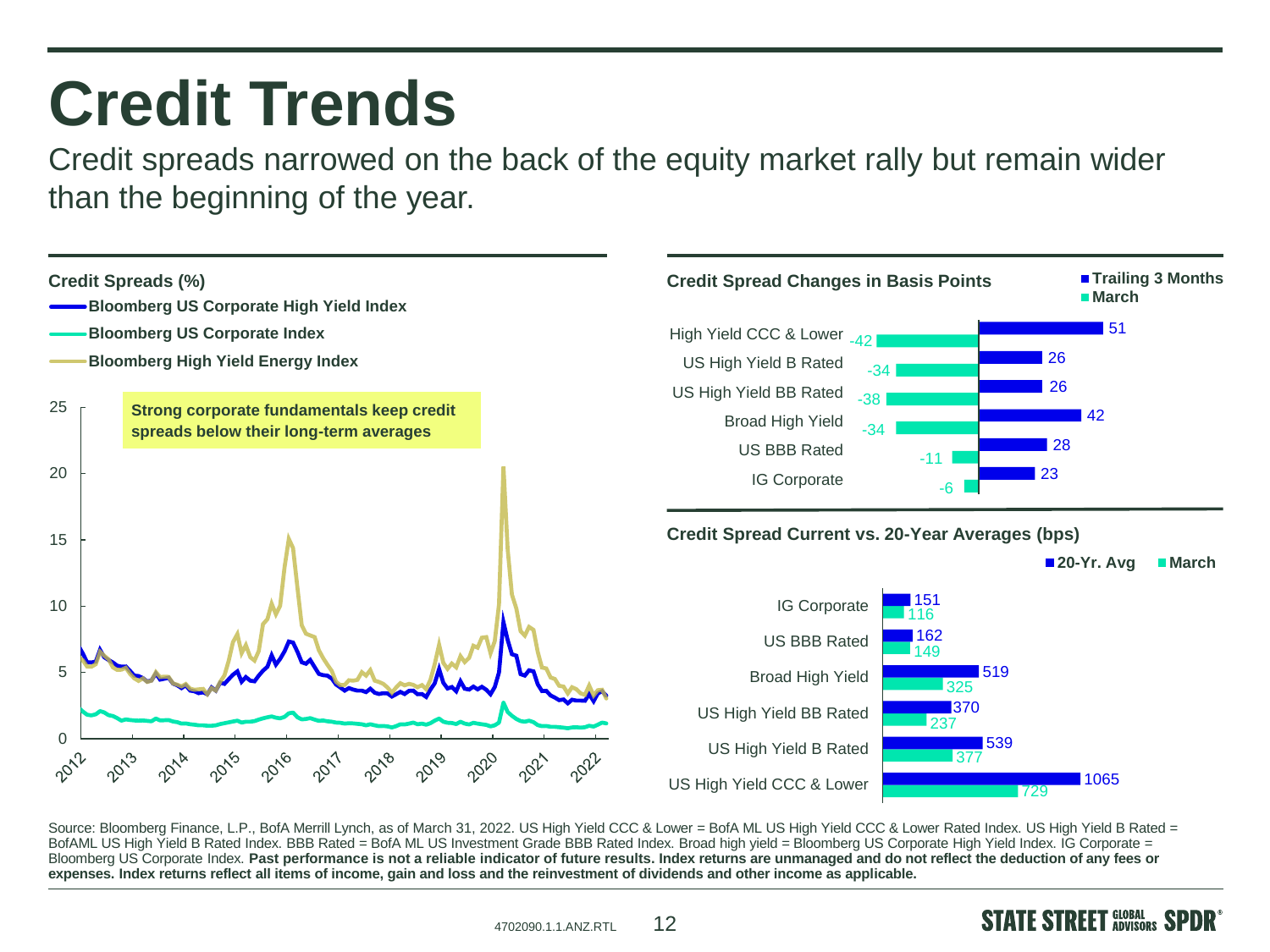# **Credit Trends (continued)**

Investment grade corporates fell more than high yield bonds given their longer duration.



Source: Bloomberg Finance, L.P., BofA Merrill Lynch, as of March 31, 2022. Past performance is not a reliable indicator of future results. Index returns are unmanaged and do not **reflect the deduction of any fees or expenses. Index returns reflect all items of income, gain and loss and the reinvestment of dividends and other income as applicable.**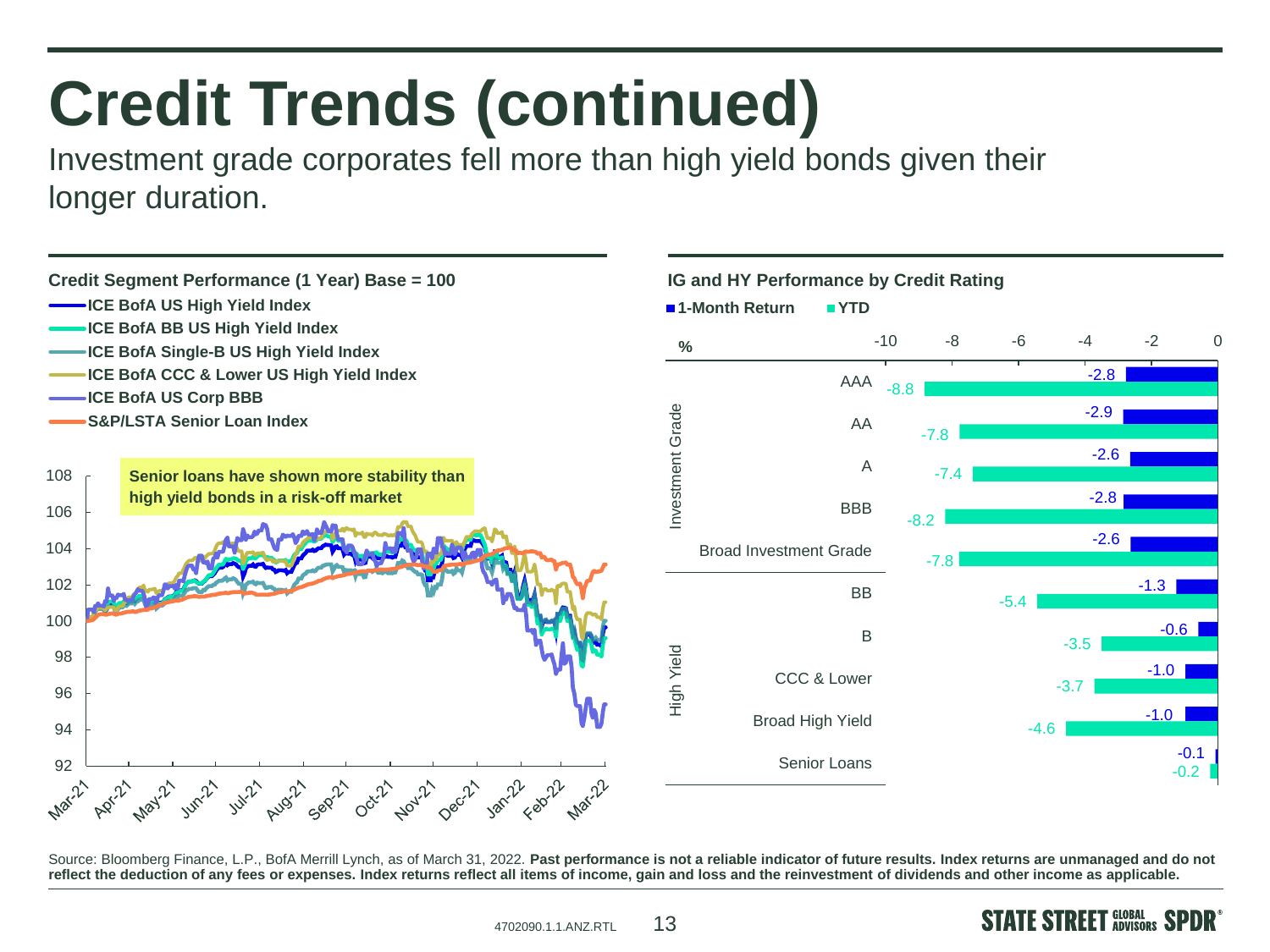### **Credit Attribution**

Yield curve change was a predominant factor driving negative returns across High-Yield, as well as Investment-Grade sectors



4702090.1.1.ANZ.RTL

**STATE STREET GLOBAL SPDR** 

14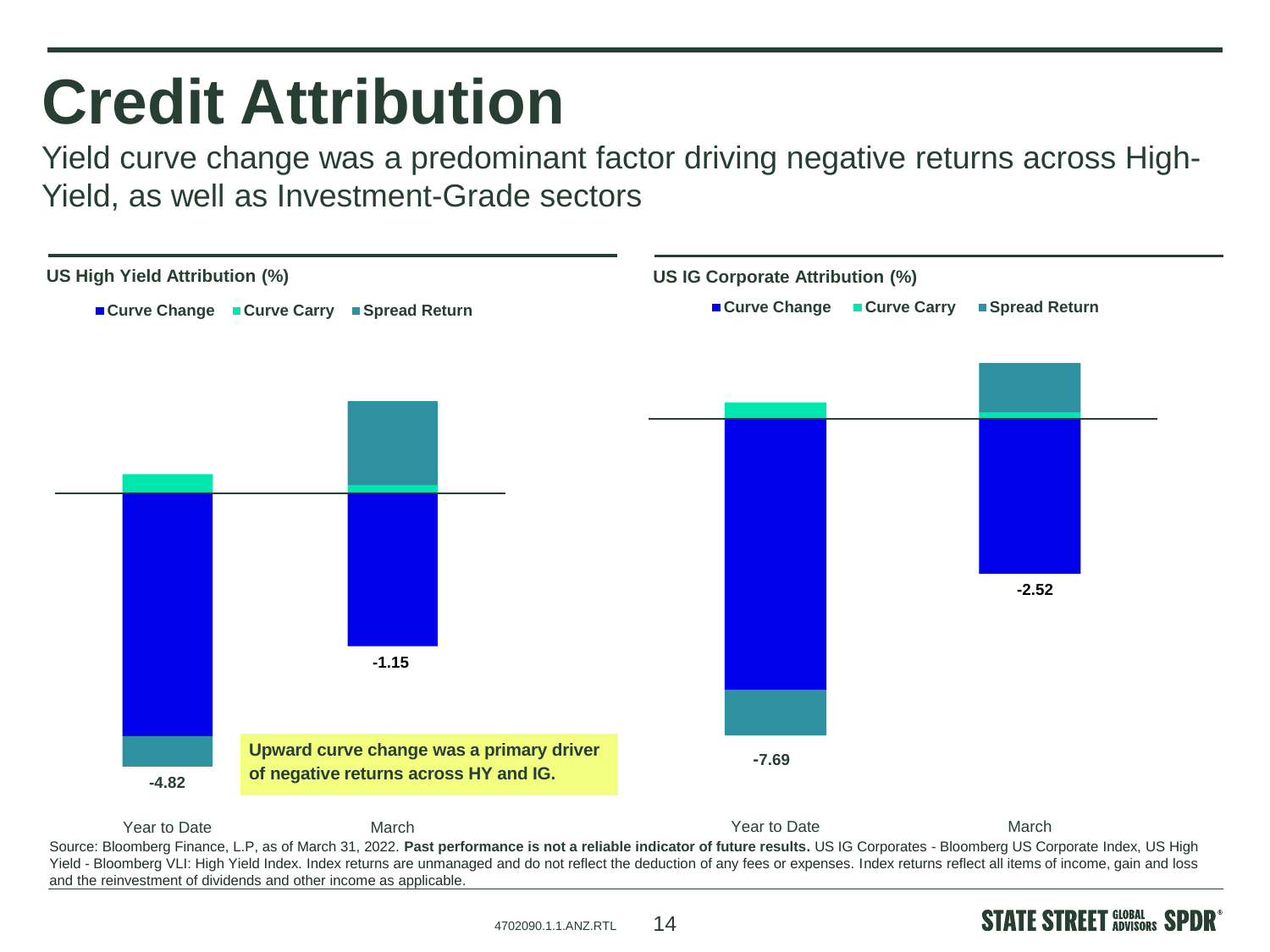#### **EM Debt Attribution**

A strengthening US dollar (USD) was a total-return headwind for EM Local Debt since 2021



(Left Chart): Source: Bloomberg Finance, L.P., as of March 31, 2022. EM Local = Bloomberg EM Local Currency Government Index. Index returns are unmanaged and do not reflect the deduction of any fees or expenses. Index returns reflect all items of income, gain and loss and the reinvestment of dividends and other income as applicable. Past performance is not a reliable indicator of future results. (Right Chart) Source: Bloomberg Finance L.P., Period: 01/01/2021 - 03/31/2022. EM Local = Bloomberg EM Local Currency Government Index.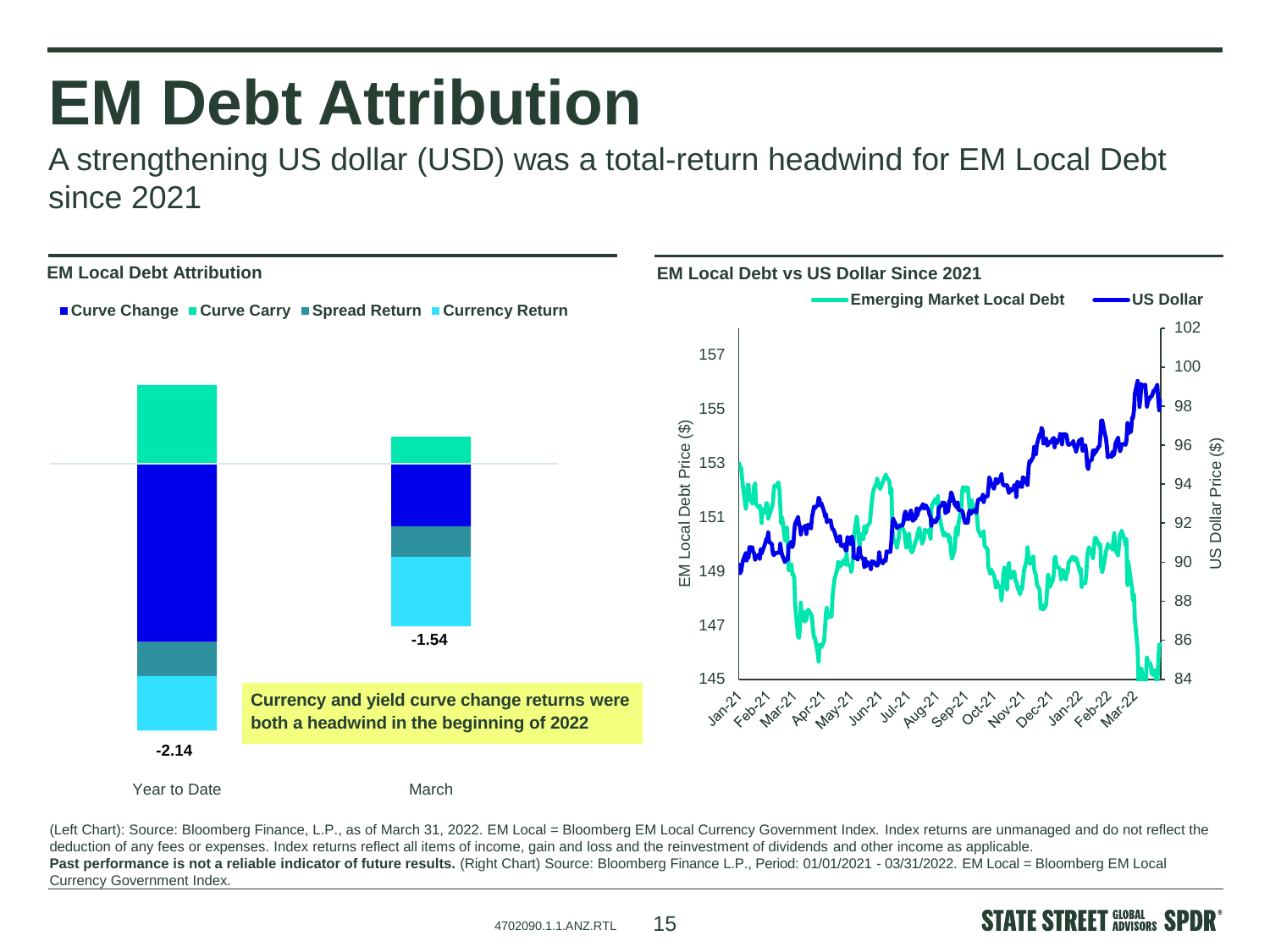# **Target Non-Traditional Exposures**

Given the weakness in equities convertibles current profile that is more bond-like providing higher yields that in the beginning of the year and total return upside given the bond-like starting point as well as growth forecasts for the underlying stocks.



(Left Chart): Source: Bloomberg Finance, L.P., as of March 31, 2022 based on SPDR Americas Research Calculations based on performance from 2003 to 2022. **Past performance is**  not a reliable indicator of future results. Index returns are unmanaged and do not reflect the deduction of any fees or expenses. Index returns reflect all items of income, gain and loss and the reinvestment of dividends and other income as applicable. (Right Chart) Source: Barclays., as of March 31, 2022 based on the holdings of the Bloomberg U.S. Convertibles Liquid Bond Index.



**E STREET** GLOBAL SI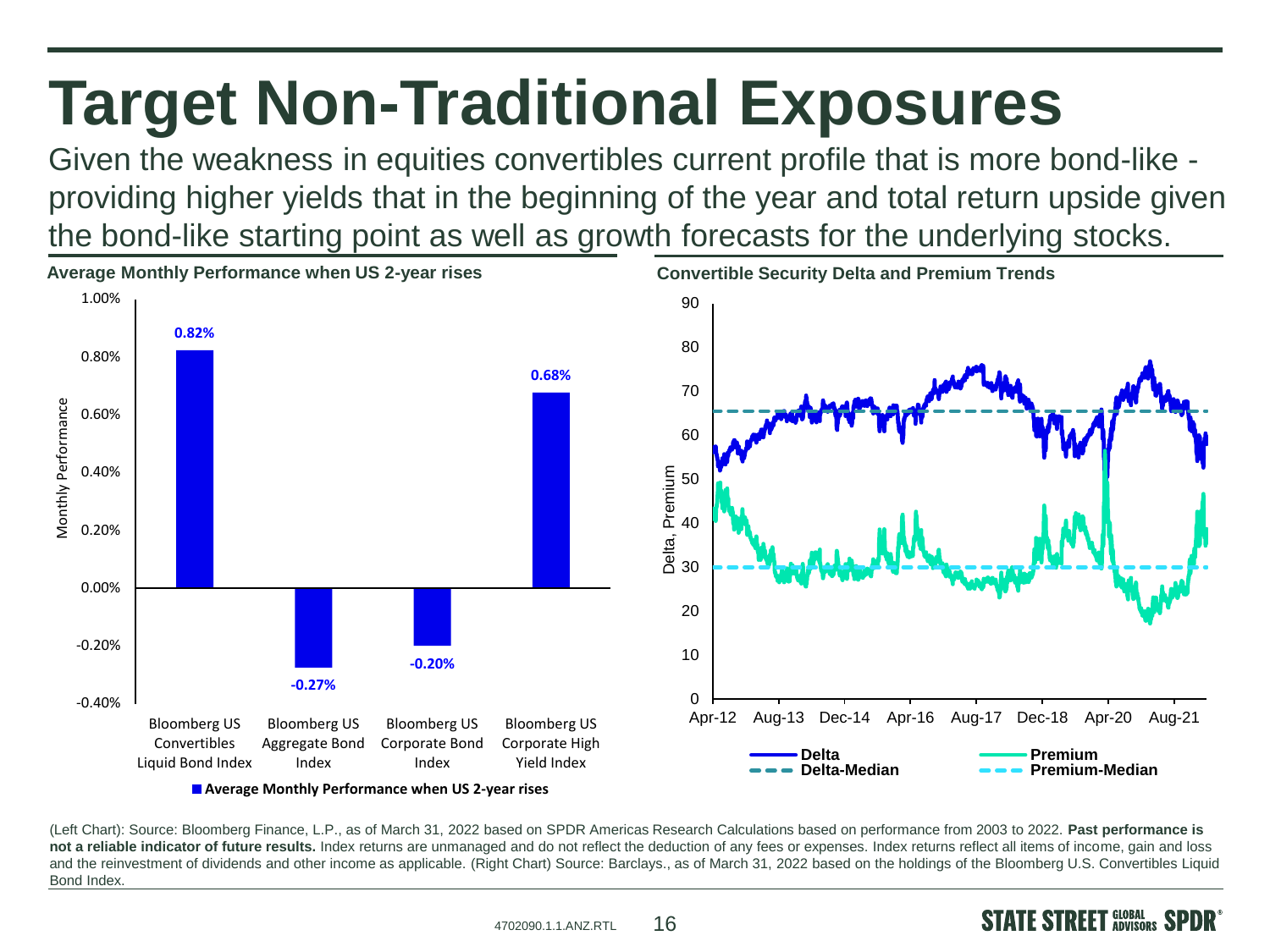#### **Appendix A**

#### **Definitions**

**Basis Point:** One hundredth of one percent, or 0.01%.

**The Bloomberg US Treasury Bill Index** tracks the market for treasury bills issued by the US government. US Treasury bills are issued in fixed maturity terms of 4-, 13-, 26- and 52 weeks. The US Treasury Bill Index is a component of the US Short Treasury Index along with US Treasury notes and bonds that have fallen below one year to maturity.

**The Bloomberg Global Aggregate Index** is a measure of global investment grade debt from 24 local currency markets. This multi- currency benchmark includes treasury, government-related, corporate and securitized fixed-rate bonds from both developed and emerging markets issuers.

**The Bloomberg US Mortgage Backed Securities (MBS) Index** tracks agency mortgage pass-through securities (no longer incorporates hybrid ARM) guaranteed by Ginnie Mae (GNMA), Mae (FNMA), and Freddie Mac (FHLMC). The index is constructed by grouping individual TBA- deliverable MBS pools into aggregates or generics based on program, coupon and vintage.

**Bloomberg US Aggregate Index:** A benchmark that provides a measure of the performance of the US dollar denominated investment grade bond market, which includes investment grade government bonds, investment grade corporate bonds, mortgage pass through securities, commercial mortgage backed securities and asset backed securities that are publicly for sale in the US.

**Bloomberg High Yield Corporate Very Liquid Index:** The index is designed to track a more liquid component of the USD-denominated, high yield, fixed-rate corporate bond market

**Bloomberg US Corporate 1–3 Year Index:** The Index includes publicly issued US dollar denominated corporate issues that have a remaining maturity of greater than or equal to 1 year and less than 3 years, are rated investment grade.

**Bloomberg Long U.S. Corporate Index:** The Index measures the performance of publicly issued US dollar denominated corporate issues that have a maturity of greater than or equal to 10 years.

**Bloomberg Intermediate Corporate 1-10 Year Index:** The Index includes publicly issued US dollar denominated corporate issues that have a remaining maturity of greater than or equal to 1 year and less than 10 years, are rated investment grade

**Bloomberg US Credit Corp 5-10 Year Index:** The Index includes publicly issued US dollar denominated corporate issues that have a remaining maturity of greater than or equal to 5 year and less than 10 years, are rated investment grade

**Bloomberg US Corporate Bond Index:** The Bloomberg US Corporate Bond Index measures the investment grade, US dollar-denominated, fixed-rate, taxable corporate and government related bond markets. It is composed of the US Corporate Index and a noncorporate component that includes foreign agencies, sovereigns, supranationals and local authorities.

**The Bloomberg Emerging Markets Local Currency Government Diversified Index is**  designed to provide a broad measure of the performance of local currency Emerging Markets (EM)

**Bloomberg US Treasury Index:** The Bloomberg US Treasury Bond Index is a rulesbased, market-value weighted index engineered to measure the performance and characteristics of fixed rate coupon US Treasuries which have a maturity greater than 12 months.

**Credit Spread:** A credit spread is the difference in yield between a US Treasury bond and a debt security with the same maturity but of lesser quality.

**S&P/LSTA Leveraged Loan Index:** The S&P/LSTA Leveraged Loan Index is designed to reflect the performance of the leveraged loan market.

**Bloomberg Municipal High Yield Bond Index:** The Bloomberg Municipal High Yield Bond Index is a flagship measure of the non-investment grade and non-rated USDdenominated tax-exempt bond market. The index includes state and local general obligation bonds and revenue bonds. All bonds in the Municipal High Yield Bond Index are tax exempt

**Spread Changes:** Changes in the spread between Treasury securities and non-Treasury securities that are identical in all respects except for quality rating.

**Standard Deviation:** Measures the historical dispersion of a security, fund or index around an average. Investors use standard deviation to measure expected risk or volatility, and a higher standard deviation means the security has tended to show higher volatility or price swings in the past.

**Yield:** The income produced by an investment, typically calculated as the interest received annually divided by the investment's price.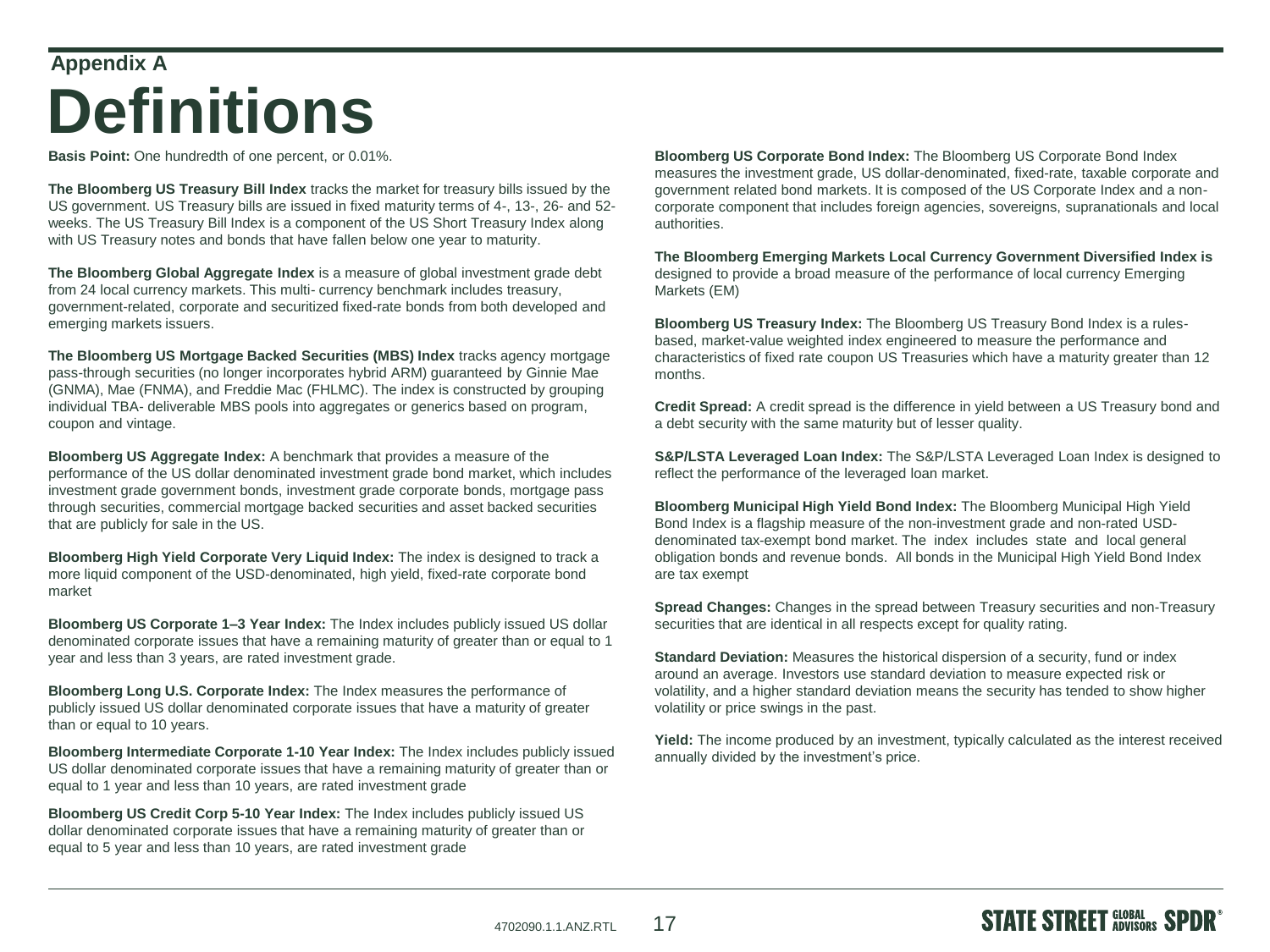#### **Appendix A**

### **Definitions (continued)**

**Yield Curve:** A graph or line that plots the interest rates or yields of bonds with similar credit quality but different durations, typically from shortest to longest duration. When the yield curve is said to be flat, it means the difference in yields between bonds with shorter and longer durations is relatively narrow. When the yield curve is said to be steepened, it means the difference in yields between short term and long term bonds increases.

**Yield to Worst:** Yield to worst is an estimate of the lowest yield that you can expect to earn from a bond when holding to maturity, absent a default. It is a measure that is used in place of yield to maturity with callable bonds.

**Bloomberg Municipal High Yield Bond Index:** The Bloomberg Municipal High Yield Bond Index is a flagship measure of the non-investment grade and non-rated USDdenominated tax-exempt bond market. The index includes state and local general obligation bonds and revenue bonds. All bonds in the Municipal High Yield Bond Index are tax exempt

**Spread Changes:** Changes in the spread between Treasury securities and non-Treasury securities that are identical in all respects except for quality rating.

**Standard Deviation:** Measures the historical dispersion of a security, fund or index around an average. Investors use standard deviation to measure expected risk or volatility, and a higher standard deviation means the security has tended to show higher volatility or price swings in the past.

**Yield:** The income produced by an investment, typically calculated as the interest received annually divided by the investment's price.

**Yield Curve:** A graph or line that plots the interest rates or yields of bonds with similar credit quality but different durations, typically from shortest to longest duration. When the yield curve is said to be flat, it means the difference in yields between bonds with shorter and longer durations is relatively narrow. When the yield curve is said to be steepened, it means the difference in yields between short term and long term bonds increases.

**Yield to Worst:** Yield to worst is an estimate of the lowest yield that you can expect to earn from a bond when holding to maturity, absent a default. It is a measure that is used in place of yield to maturity with callable bonds.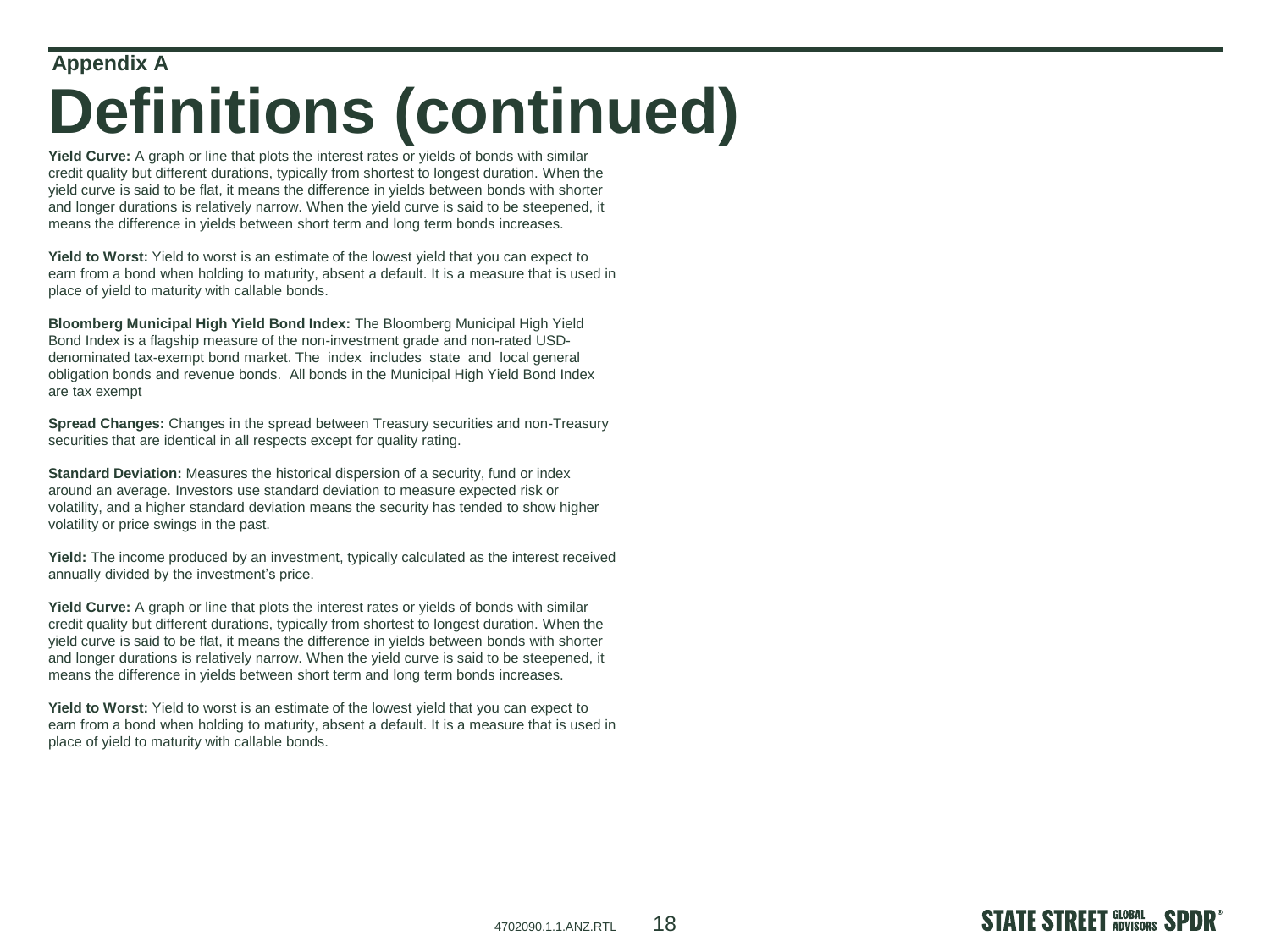#### **Appendix B**

#### **Important Disclosures**

Issued by State Street Global Advisors, Australia Services Limited (AFSL Number 274900, ABN 16 108 671 441) ("SSGA, ASL"). Registered office: Level 14, 420 George Street, Sydney, NSW 2000, Australia · Telephone: 612 9240-7600 · Web: www.ssga.com.

This material is general information only and does not take into account your individual objectives, financial situation or needs and you should consider whether it is appropriate for you. You should seek professional advice and consider the product disclosure document and target market determination, available at www.ssga.com, before deciding whether to acquire or continue to hold units in an ETF. This material should not be considered a solicitation to buy or sell a security.

The views expressed in this material are the views of SPDR Americas Research Team through the period ended March 31, 2022 and are subject to change based on market and other conditions. This document contains certain statements that may be deemed forwardlooking statements. Please note that any such statements are not guarantees of any future performance and actual results or developments may differ materially from those projected.

The information provided does not constitute investment advice and it should not be relied on as such. It should not be considered a solicitation to buy or an offer to sell a security. It does not take into account any investor's particular investment objectives, strategies, tax status or investment horizon. You should consult your tax and financial advisor.

The whole or any part of this work may not be reproduced, copied or transmitted or any of its contents disclosed to third parties without SSGA's express written consent.

All information is from SSGA unless otherwise noted and has been obtained from sources believed to be reliable, but its accuracy is not guaranteed. There is no representation or warranty as to the current accuracy, reliability or completeness of, nor liability for, decisions based on such information and it should not be relied on as such.

This communication is not intended to be an investment recommendation or investment advice and should not be relied upon as such.

All the index performance results referred to are provided exclusively for comparison purposes only. It should not be assumed that they represent the performance of any particular investment.

**Bonds** generally present less short-term risk and volatility than stocks, but contain interest rate risk (as interest rates rise, bond prices usually fall); issuer default risk; issuer credit risk; liquidity risk; and inflation risk. These effects are usually pronounced for longer-term securities. Any fixed income security sold or redeemed prior to maturity may be subject to a substantial gain or loss.

The values of **debt securities** may decrease as a result of many factors, including, by way of example, general market fluctuations; increases in interest rates; actual or

perceived inability or unwillingness of issuers, guarantors or liquidity providers to make scheduled principal or interest payments; illiquidity in debt securities markets; and prepayments of principal, which often must be reinvested in obligations paying interest at lower rates.

Investments in **Senior Loans** are subject to credit risk and general investment risk. Credit risk refers to the possibility that the borrower of a Senior Loan will be unable and/or unwilling to make timely interest payments and/or repay the principal on its obligation. Default in the payment of interest or principal on a Senior Loan will result in a reduction in the value of the Senior Loan and consequently a reduction in the value of the Portfolio's investments and a potential decrease in the net asset value ("NAV") of the Portfolio.

**Foreign investments** involve greater risks than US investments, including political and economic risks and the risk of currency fluctuations, all of which may be magnified in emerging markets.

Investing in **high yield fixed income securities**, otherwise known as "junk bonds", is considered speculative and involves greater risk of loss of principal and interest than investing in investment grade fixed income securities. These Lower-quality debt securities involve greater risk of default or price changes due to potential changes in the credit quality of the issuer.

The values of **municipal obligations** may be adversely affected by local political and economic conditions and developments. In addition, the values of municipal obligations that depend on a specific revenue source to fund their payment obligations may fluctuate as a result of actual or anticipated changes in the cash flows generated by the revenue source or changes in the priority of the municipal obligation to receive the cash flows generated by the revenue source. In addition, changes in federal tax laws or the activity of an issuer may adversely affect the tax-exempt status of municipal obligations and may result in a significant decline in the values of such municipal obligations.

**Preferred Securities** are subordinated to bonds and other debt instruments, and will be subject to greater credit risk. The fund may contain interest rate risk (as interest rates rise bond prices usually fall); the risk of issuer default; inflation risk; and issuer call risk

Investments in **asset backed and mortgage-backed securities** are subject to prepayment risk which can limit the potential for gain during a declining interest rate environment and increases the potential for loss in a rising interest rate environment.

**Government bonds and corporate bonds** generally have more moderate short-term price fluctuations than stocks but provide lower potential long-term returns.

The trademarks and service marks referenced herein are the property of their respective owners. Third party data providers make no warranties or representations of any kind